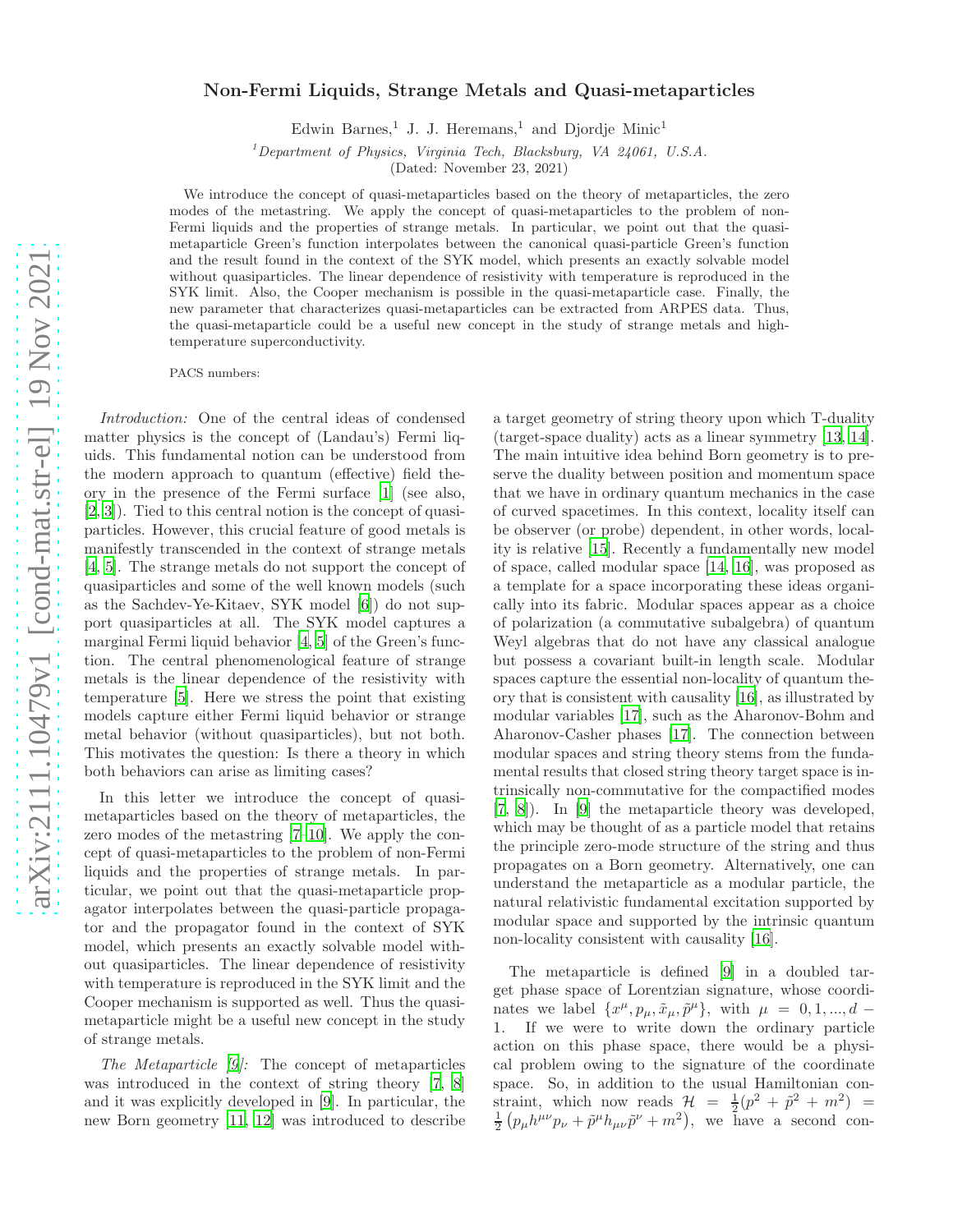straint  $\mathcal{D} = p_{\mu}\tilde{p}^{\mu} - \mu$ . The worldline metaparticle action is given by  $S = \int d\tau \left[ p \cdot \dot{x} - \tilde{x} \cdot \dot{p} + \pi \alpha' p \cdot \dot{p} - e\mathcal{H} - \tilde{e}\mathcal{D} \right],$ where e and  $\tilde{e}$  are the Lagrange multipliers,  $\alpha'$  is the fundamental length squared and  $\mu$  is a new dimensionful parameter. In the analogous string theory, the  $H$ and D constraints are associated with world-sheet diffeomorphism invariance, and setting them to zero on quantum states give the on-shell conditions for particle states whose oscillator levels are associated with values of  $m<sup>2</sup>$ and  $\mu$  [\[7,](#page-4-6) [8](#page-4-9)]. Thus in the string theory analogue, the metaparticle theory corresponds (for specific values of  $(m^2, \mu)$  to a formulation of the dynamics of particle states at a fixed level.

The Metaparticle Quantum Propagator [\[9](#page-4-8)]: To understand better what the metaparticle is, next we present an overview of the structure of the quantum propagator. Since we have two constraints, in the  $x, \tilde{p}$  polarization, the quantum states will be further labelled by a pair of evolution parameters, which we call  $\ell, \ell$ . The transition amplitude in the  $x, \tilde{p}$  polarization has a canonical interpretation

$$
K(x_f, \tilde{p}_f, \ell_f, \tilde{\ell}_f; x_i, \tilde{p}_i, \ell_i, \tilde{\ell}_i) = \langle x_f, \tilde{p}_f; \ell_f, \tilde{\ell}_f | x_i, \tilde{p}_i; \ell_i, \tilde{\ell}_i \rangle
$$
  
=  $\langle x_f, \tilde{p}_f | e^{-i(\ell_f - \ell_i)\hat{\mathcal{H}} - i(\tilde{\ell}_f - \tilde{\ell}_i)\hat{\mathcal{D}}}| x_i, \tilde{p}_i \rangle . (1)$ 

Integrating over  $\ell \in (0, \infty)$  and  $\tilde{\ell} \in (-\infty, \infty)$  then yields the metaparticle propagator [\[9\]](#page-4-8)

$$
G(x,\tilde{p};0,\tilde{p}_i) \sim \delta^{(d)}(\tilde{p}-\tilde{p}_i) \int \frac{d^d p}{(2\pi)^d} \frac{\delta(p \cdot \tilde{p}-\mu)e^{ip \cdot x}}{p^2+\tilde{p}^2+m^2-i\varepsilon}.
$$

There are two differences compared to an ordinary relativistic particle propagator. One is the  $\delta$ -function of the D constraint, and the other is the presence of  $\tilde{p}$  in the denominator. We note that the propagator is invariant under the change  $\mu \to -\mu$ , if we simultaneously change  $\tilde{p} \rightarrow -\tilde{p}$ . Consequently, we will without loss of generality assume that  $\mu > 0$ .

In what follows we concentrate on the case when  $\tilde{p}$  is null. (We will discuss the space-like and time-like cases at the end of this letter.) In that case  $\tilde{p}$  can be parametrized as  $\tilde{p} = \mathcal{E}(1, \vec{n})$  with  $\vec{n}^2 = 1$ , and we find that the  $\delta$ function fixes the light-cone momentum. More precisely, we have  $p = p_-(1, \vec{n}) - \frac{\mu}{2\varepsilon}(1, -\vec{n}) + (0, \vec{p}_\perp)$  for any  $(p_-, \vec{p}_\perp)$ with  $\vec{n} \cdot \vec{p}_{\perp} = 0$ . Ultimately, we find [\[9](#page-4-8)]

$$
G(x,\mathcal{E},\tilde{n}) \sim \int d^{d-2}p_{\perp} \int dp_{-} \frac{e^{i\left(-\frac{\mu}{\mathcal{E}}x^{+} + p_{-}x^{-} + \vec{p}_{\perp} \cdot \vec{x}_{\perp}\right)}}{-2\mu p_{-} + \mathcal{E}\vec{p}_{\perp}^{2} - i\varepsilon} (3)
$$

which contains a single non-relativistic pole with an effective mass  $\mu/\mathcal{E}$ . Note that when  $\mu$  is zero, it is possible to consider only external states with  $\tilde{p} = 0$ . In this case, the  $\delta$ -function has no restriction on the particle momenta and the pole is the same as in the relativistic particle. This shows that the usual relativistic particle can be viewed as a metaparticle which is "massless" for

the  $D$  constraint and which possesses vanishing external dual momentum. This sector corresponds to a consistent truncation of the theory since the vanishing of  $\tilde{p}$  is consistent with momentum conservation and is preserved by the interactions. In the analogue string theory, this is the consistent truncation of the spectrum that occurs in the decompactification limit.

Quasi-Metaparticles, Non-Fermi Liquids and Strange Metals: We can now state our main point regarding the non-Fermi-liquid form of the metaparticle propagator, in the context when there is a Fermi surface present and when all energies are scaled towards the Fermi surface (which might be very irregular) [\[1](#page-4-0)]. We will only concentrate on the scalar part of the propagator (the spin indices can be added, but the scalar part controls the essential physics, as in the canonical case of Fermi liquids [\[1\]](#page-4-0)). We first discuss equation (3) which describes the metaparticle propagator in the case when the dual momenta are null, the propagator taking a non-relativistic appearance. Imagine a Fermi gas of metaparticles, characterized by the Fermi energy  $E_F$ , and imagine that interactions between metaparticles are turned on adiabatically [\[3](#page-4-2)], and that the resulting physics is described by renormalizing towards the Fermi surface [\[1](#page-4-0)]. Then if the term  $p_{\perp}^2$  in equation (3) is replaced by energy E measured from the Fermi surface, so that  $p_{\perp}^2 \to E$  and the  $p_{\perp}$  is set to be of the same order as perpendicular momentum  $p_-\sim p_\perp \rightarrow \sqrt{E}$ , which is natural close to the Fermi surface in the limit of ordinary metals, we obtain that the  $\mu$  term in Eq. (3) is multiplied by  $\sqrt{E}$ , leading to an effective non-analytic behavior. By considering Eq. (3) we observe that the effective quasi-metaparticle propagator interpolates between the SYK model of strange metals and the usual Fermi liquid behavior. In the SYK model of strange metals we have the two point function with  $1/(\sqrt{E-E_F}-i\epsilon)$  dependence [\[6\]](#page-4-5) (see also, [\[18\]](#page-4-17)), which is to be contrasted to the Fermi liquid behavior with dependence  $1/(E - E_F - i\epsilon)$ . Thus the Green's function that follows from eq (3) reads

$$
G_{MP}(E) \sim \frac{1}{(\mu_R \sqrt{E - E_F} + E - E_F - i\epsilon)}\tag{4}
$$

after reabsorbing  $\mathcal E$  into  $\mu$  so that the rescaled  $\mu_R$  becomes  $\mu \to \mu_R = \frac{\mu}{\mathcal{E}}$ . Therefore, in the  $\mu_R = 0$  limit we obtain the usual quasiparticle Fermi liquid result. In the opposite limit (when the  $\mu_R$  term dominates) we obtain a strange metal, with a non-Fermi liquid behavior described by a particular SYK result. In general we have the quasi-metaparticle Green's function that interpolates between the Fermi liquid metal and strange metal (non-Fermi-liquid) limits. (For other non-Fermi liquid behaviors consult, for example, [\[19](#page-4-18)[–21\]](#page-4-19).)

Let us apply the ARPES probes to the quasimetaparticle Green's functions. The ARPES crucially probes the density of states [\[5\]](#page-4-4), which is related to the imaginary part of Green's function. In the large  $\mu_B$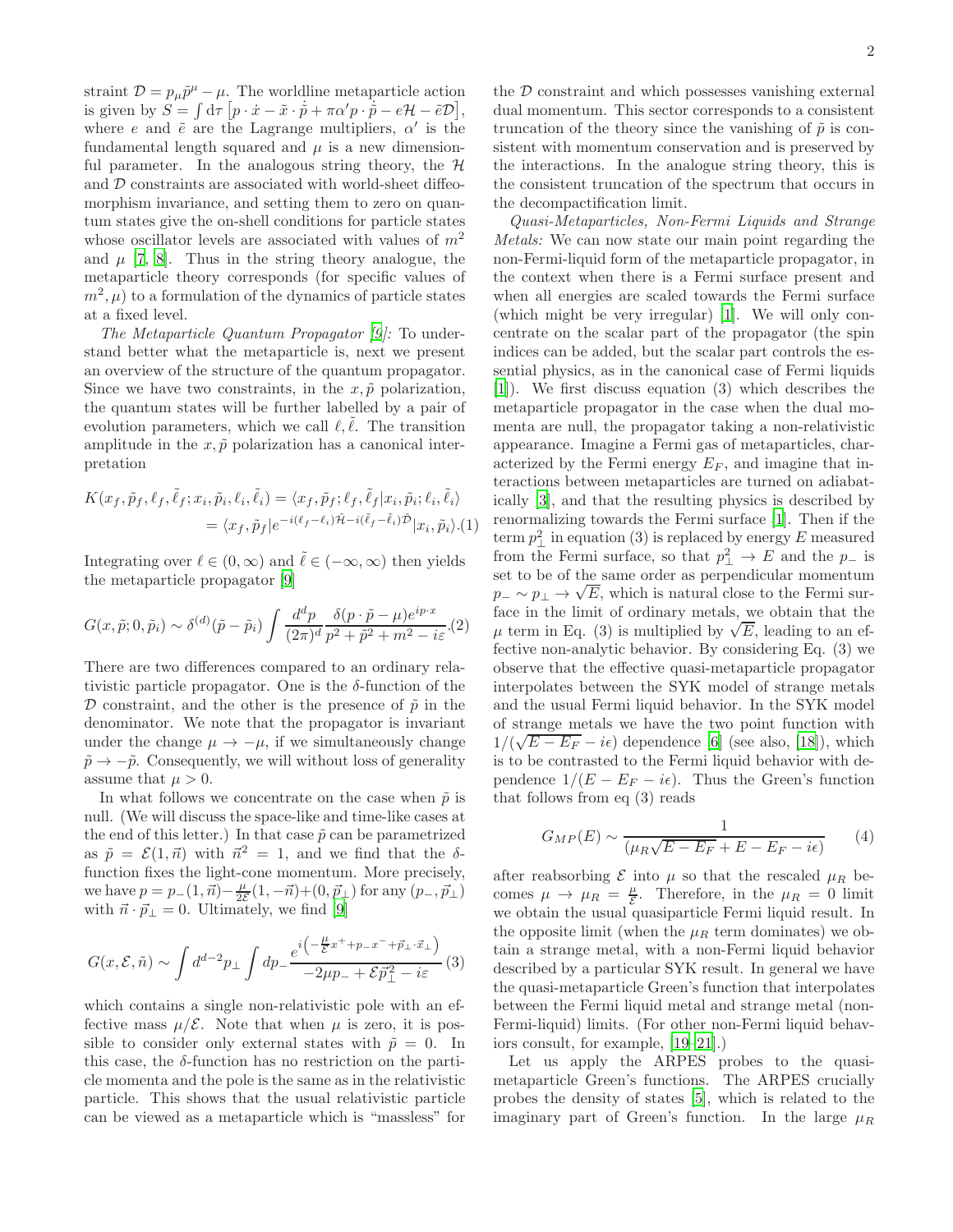limit this concept coincides with the SYK model [\[6\]](#page-4-5) and the marginal Fermi liquid phenomenology [\[4](#page-4-3), [5](#page-4-4)]. Let us discuss whether metaparticles are consistent with the ARPES data collected to date [\[5\]](#page-4-4) (see also, [\[22\]](#page-4-20)). We follow Varma's insighful review [\[5](#page-4-4)], specifically, section B of that review, in which single-particle scattering rates by ARPES experiments are discussed. The imaginary part of the single particle self-energy  $Im\Sigma(E)$  is found to be  $Im\Sigma(E) = a + bE$ , where  $b = 0.7 \pm 0.1$  is extracted from the data of [\[23\]](#page-4-21). In our case that means that (for small E)  $\mu_R \sqrt{E - E_F} \sim \pm i \mu_R \sqrt{E_F} (1 - \frac{E}{2E_F})$ , and thus  $\mu_R$  $\frac{\mu_R}{2\sqrt{E_F}} = b = 0.7 \pm 0.1$ , and  $\mu_R \sim (1.4 \pm 0.2) \sqrt{E_F}$ . Thus the quasi-metaparticle concept is consistent with ARPES data and it captures the non-Fermi-liquid behavior described by the imaginary part of the single particle selfenergy, due to non-trivial interactions in the standard description [\[5\]](#page-4-4).

Note that the usual Fermi-liquid result  $1/(E-E_F - i\epsilon)$ leads to the textbook  $T^2$  dependence of the resistance [\[2\]](#page-4-1). In contrast, the SYK Green's function  $1/(\sqrt{E-E_F}-i\epsilon)$ leads to the observed linear T dependence of the resistance that is characteristic of strange metals [\[5](#page-4-4)]. From the phase space argument it seems natural that if  $1/E$ leads to  $T^2$  then  $1/\sqrt{E}$  should lead to the linear T dependence. This phase space argument is a bit general, and from a more detailed point of view, we envision a momentum dissipation mechanism that is responsible for the linear T dependence that crucially involves the dual momenta in the null gauge. However such a detailed discussion is beyond the scope of this letter.

What is the physical meaning of the parameter  $\mu_R$ ? We can answer this question by consulting the original paper by Sachdev and Ye [\[6](#page-4-5)]. In particular the equation 8 of [\[6\]](#page-4-5) yields a Green's function which is precisely of the type discussed above when the  $\mu_R$  is large. The relevant SYK result reads  $G_B(z) \sim \frac{i\Lambda e^{-i\theta}}{\sqrt{z}}$ , where the parameter  $Λ$  is explicitly stated as follows  $Λ = [\frac{π}{J^2} \sin 2θ]^{1/4}$ , and hence we have that  $\mu_R \sim \Lambda^{-1}$ , where the SY  $\Lambda$  is given by equation 10 of [\[6\]](#page-4-5) in terms of the defining SY parameters. This means that  $\mu_R$  is essentially the strength of the disorder in the coupling, in this example, of disordered Heisenberg magnets. It seems like this would also mean that metaparticles with null  $\tilde{p}$  are Schwinger bosons in the large N limit. For a more recent discussion, involving numerical simulations, [\[22](#page-4-20)] provides a discussion of this inverse square root behavior of the Green's function in the SYK model. A question arises about comparing the results to limit  $B$  or limit  $C$  of [\[6\]](#page-4-5). There are 3 parameters:  $J$  (disorder strength),  $n_b$  (related to the total "spin"), and the M from  $SU(M)$ . In both limits, M is taken to infinity. Note that  $n_b$  is kept fixed in limit  $B$ , but diverges with  $M$  in limit  $C$ . Assuming metaparticles are relevant to both limits, then the value of  $\mu_R$  will depend on which limit is considered. In limit B,  $\mu_R$  will depend only on J (and the emergent parameter

 $\theta$ ), while in limit C, it will depend on both J and  $n_b$ . In the former case, large  $\mu_R$  would then correspond to large J, while in the latter it is less clear because even if  $J$  is not large,  $n_b$  still is, which is apparently enough to make  $\mu_R$  large in this case. Also, what happens as  $\mu_R$  goes to zero is very subtle. For both limits, it seems this would imply that  $J$  goes to zero, which represents a non-interacting "spin" system. Note that the SYK parameters M and/or  $n_b$  do not explicitly enter into the metaparticle propagator, and thus  $\mu_R$  captures only an effective physics implied by these specific parameters of the SYK model. Note also that it is not clear that the SYK model can lead to the Fermi liquid (quasiparticle) picture in any limit. The metaparticle concept is compelling because the Fermi liquid (quasiparticle) limit is apparently possible for  $\mu_R=0$ . In other words, one has an interpolation between two deeply different physical domains. Perhaps a layered structure of regular metals and strange metals might exhibit such an interpolating behavior.

The quasi-metaparticle hence answers the general question: If a Fermi surface is given, what is the low energy excitation near the Fermi surface as all momenta are scaled to the Fermi surface? The answer, in general, would be - a quasi-metaparticle. In a singular limit of  $\mu_R = 0$ , one recovers the usual, Landau's, answer - the quasiparticle. But for a non-zero  $\mu_R$  one does not obtain a quasiparticle at all. And in the large  $\mu_R$  limit one can map to an effective behavior of the SYK model in a particular limit. In principle the  $\mu_R$  parameter should be independently measured for a given system with a Fermi surface, and given its value, as compared to the Fermi energy, one would find either a Fermi liquid metal or a strange metal or an intermediate state.

Comments on High-temperature Superconductivity: Given this new picture of a generic effective behavior around a Fermi surface represented by quasimetaparticles, which only in a singular limit  $\mu_R = 0$ correspond to the canonical quasi-particles, one can ask whether this new concept is useful for understanding the high-temperature superconducting phase. Here we note the following: the simple one loop diagram computed in Polchinski's lectures on the effective theory of Landau's Fermi liquids [\[1](#page-4-0)] (see also [\[2](#page-4-1)]) describes the essential physics of Cooper pairs (assuming an attractive interaction between the quasiparticles). In what follows we repeat this computation in the context of quasimetaparticles.

Essentially, one needs to compute, instead of the usual

$$
V^2 \int dE' \frac{d^2 p}{(2\pi)^4} dl' G_P(E + E', l') G_P(E - E', l'), \quad (5)
$$

where the particle Green's function  $G_P(E, l) \sim 1/(E$  $v_F l - i\epsilon$ ) and where  $v_F \equiv \partial_\nu E$  is the Fermi surface velocity, after the customary scaling towards the Fermi surface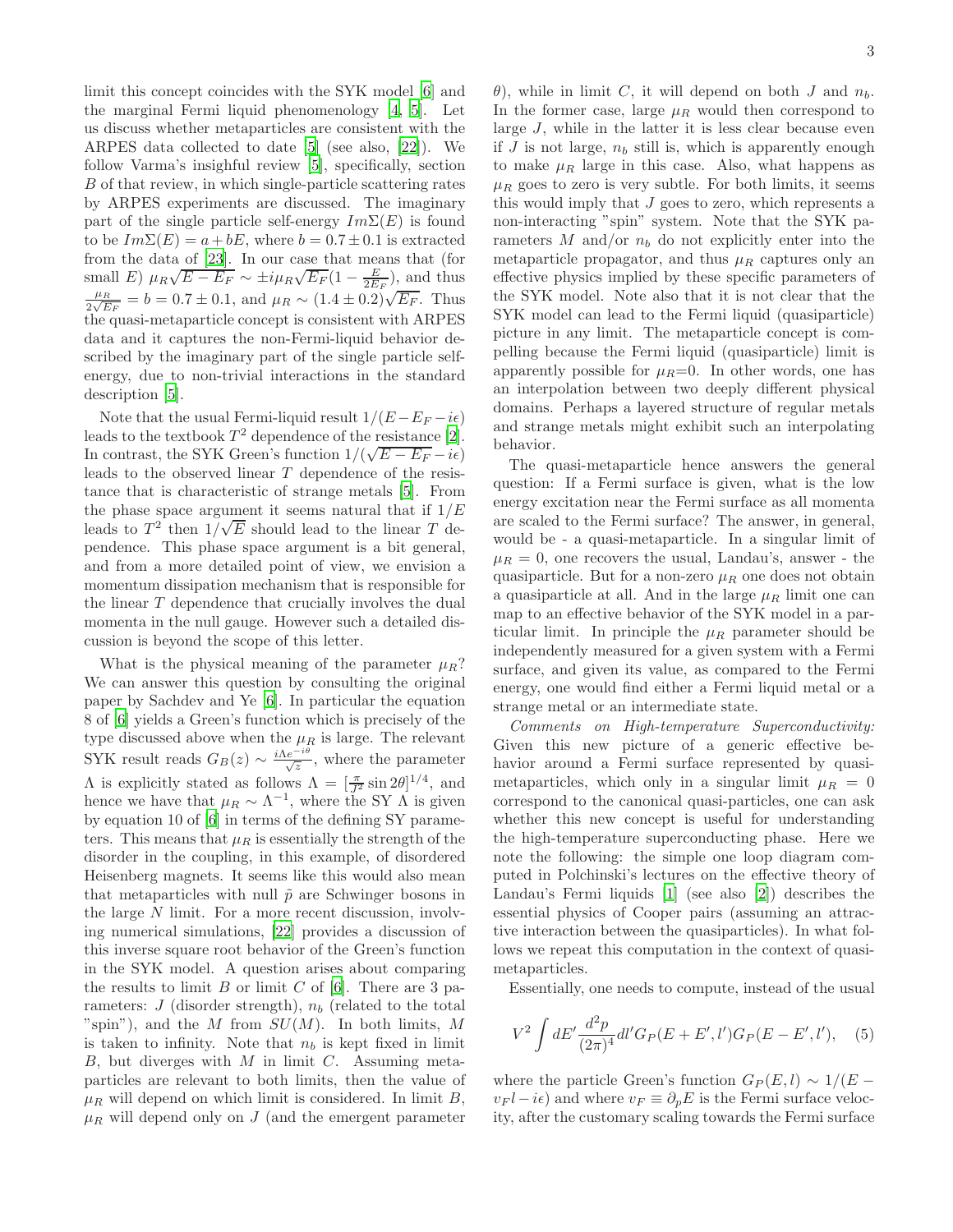[\[1\]](#page-4-0), the following analogous quasi-metaparticle expression

$$
V_{MP}^{2} \int dE' \frac{d^{2}p}{(2\pi)^{4}} dl' G_{MP}(E + E', l') G_{MP}(E - E', l'),
$$
\n(6)

where the metaparticle Green's function is in general  $G_{MP}(E, l) \sim 1/(\mu_R \sqrt{E - v_F l} + E - v_F l - i\epsilon)$ , and in particular, where one concentrates on the large  $\mu_R$  limit. Note the dimensionless nature of the interaction V and  $V_{MP}$ .

The usual metalic one loop expression for the running of the interaction vertex V that results from the above one loop integral [\[1\]](#page-4-0) reads (to the leading logarithmic dependence) as  $V(E) = V - V^2 N(\ln(E_0/E) + O(1)) +$  $O(V^3)$ , where following [\[1](#page-4-0)], N is the density of states at the Fermi surface  $N = \int \frac{d^2k}{(2\pi)^2} \frac{1}{v_F(k)}$ . This implies the one loop renormalization group equation  $E\partial_E V(E)$  =  $NV^2 + O(V^3)$ , and thus  $V(E) = \frac{V}{1 + NV \ln(E_0/E)}$ , which for attractive  $V < 0$  increases in the infrared and leads to the formation of Cooper pairs and the gap equation of the BCS theory.

In the quasi-metaparticle case we can also extract the leading logarithmic behavior, obtaining

$$
V_{MP}(E) = V_{MP} - V_{MP}^2 N_{MP}(\ln(E_0/E) + O(1)) + O(V_{MP}^3),
$$
\n(7)

where now  $N_{MP} = \int \frac{d^2k}{\mu_R^2 (2\pi)^2} \frac{E_F}{v_F(k)}$ , as well as the following one loop renormalization group equation

$$
E\partial_E V_{MP}(E) = N_{MP} V_{MP}^2 + O(V_{MP}^3),\tag{8}
$$

and thus

$$
V_{MP}(E) = \frac{V_{MP}}{1 + N_{MP} V_{MP} \ln(E_0/E)}.
$$
 (9)

This again leads to a Cooper pair formation mechanism (and the gap equation) for an attractive  $V_{MP}$ . In this calculation, we have neglected the fundamental length and non-commutativity, to first approximation. Here an explict dependence of  $N_{MP}$  on  $\mu_R$  should be acknowledged. This can be tied to a high critical temperature  $T_c$ in high-temperature superconductors that have strange metals as their normal phases, because of the increased density of states due to a complicated Fermi surface. In general, we have that [\[2\]](#page-4-1),  $\exp(\frac{1}{NV}) \sim const + \frac{E_C}{T_C}$ , where  $T_c$  is also directly related to the gap at the Fermi surface [\[2\]](#page-4-1) (see also, [\[24](#page-4-22)]).

Therefore, if one replaces the canonical Fermi liquid propagator with the metaparticle propagator, we obtain a Cooper-like pairing even when we have a square root of energy in the propagator. This is readily seen by considering the terms that would give a logarithmic behavior for the above integral - actually the square root of energy in the propagator is the only way to get a logarithm (and thus Cooper pairing) apart from the usual Fermi liquid case. This would imply that the metaparticles can be

4

paired into Cooper pairs and lead to a superconducting state. So this particular metaparticle propagator that leads to a strange metal normal phase in a certain limit, can also lead to a superconducting phase. In an intuitive picture then, the normal phase is described in terms of a non-Fermi liquid with metaparticle (little strings) excitations, which can form Cooper pairs, and thus form a superconducting phase. Note that  $\mu_R$  enters into the expression for the logarithm and thus the high transition temperature is dependent on this parameter as well.

In this computation the fundamental length (stringy  $\alpha'$ ) is set to zero, but the other metaparticle parameters are taken to be non-zero. Thus effectively the space-time and its dual commute in this simple computation. In general the interaction vertex would depend on the fundamental length and in that case one has to deal with the explicit non-commutative field theoretic description in which the logarithm would depend both on the UV and IR cutoffs [\[7,](#page-4-6) [8](#page-4-9)]. In general one has a self-dual fixed point in this case, in order to properly define the continuum limit, and take into account, properly, the UV/IR mixing characteristic of such one loop computations in the non-commutative field theory context [\[14,](#page-4-13) [25](#page-4-23)]. One physical image of the metaparticle is that of two correlated particles - a particle and its dual [\[9](#page-4-8)]. This might imply that the Cooper pair of metaparticles is naturally a d-wave superconductor [\[5](#page-4-4)].

Other remarks: Given the dimensionless nature of  $\frac{\mu_R}{\sqrt{R}}$  $\frac{R}{E}$ we can compute its one-loop correction, following the above computation of the beta function for the interaction vertex  $V_{MP}$ . The one loop correction is logarithmic in energy, and thus we have the following correction,  $E \ln(E_0/E)$ , to the bare  $\mu_R \sqrt{E}$  in the propagator. This functional form,  $E \ln(E_0/E)$ , is encountered in the marginal Fermi liguid phenomenology [\[5\]](#page-4-4), as well as in the SYK model [\[6\]](#page-4-5). Thus, the dressed quasi-metaparticle propagator is also able to reproduce this important feature of the SYK model and the marginal Fermi liquid phenomenology.

We further comment on the space-like and time-like case of the metaparticle propagator. (Note the spacelike case and its IR physics has been addressed in [\[10\]](#page-4-7) in the context of dark matter and relativistic cosmology.) In particular, suppose we take  $\tilde{p}$  to be space-like,  $\tilde{p}^{\mu} = \mathcal{P}\tilde{n}^{\mu}$ , where  $\tilde{n}^2 = 1$ , and we can parameterize p as  $p^{\mu} = (p \cdot \nabla)^{m}$  $\tilde{n}\tilde{n}\mu + p_{\perp}^{\mu}$  with  $\tilde{n}\cdot p_{\perp} = 0$  and similarly for x. This means in particular that  $p_{\perp}$  can be time-like. The propagator (stripped of the  $\delta$ -function) then reads [\[9](#page-4-8)]

$$
G(x, \mathcal{P}, \tilde{n}) \sim \int \frac{d^{d-1}p_{\perp}}{|\mathcal{P}|} \frac{e^{i(\frac{\mu}{\mathcal{P}}\tilde{n} + p_{\perp}) \cdot x}}{p_{\perp}^2 + (\mathcal{P} - \mu/\mathcal{P})^2 + m^2 + 2\mu - i\varepsilon} (10)
$$

We see that the effect of the  $D$ -constraint is to effectively fix the component of the momentum parallel to  $\tilde{p}$ . Somewhat more difficult to interpret is the case of time-like or null  $\tilde{p}$ . Indeed, suppose that  $\tilde{p}$  is time-like. We write